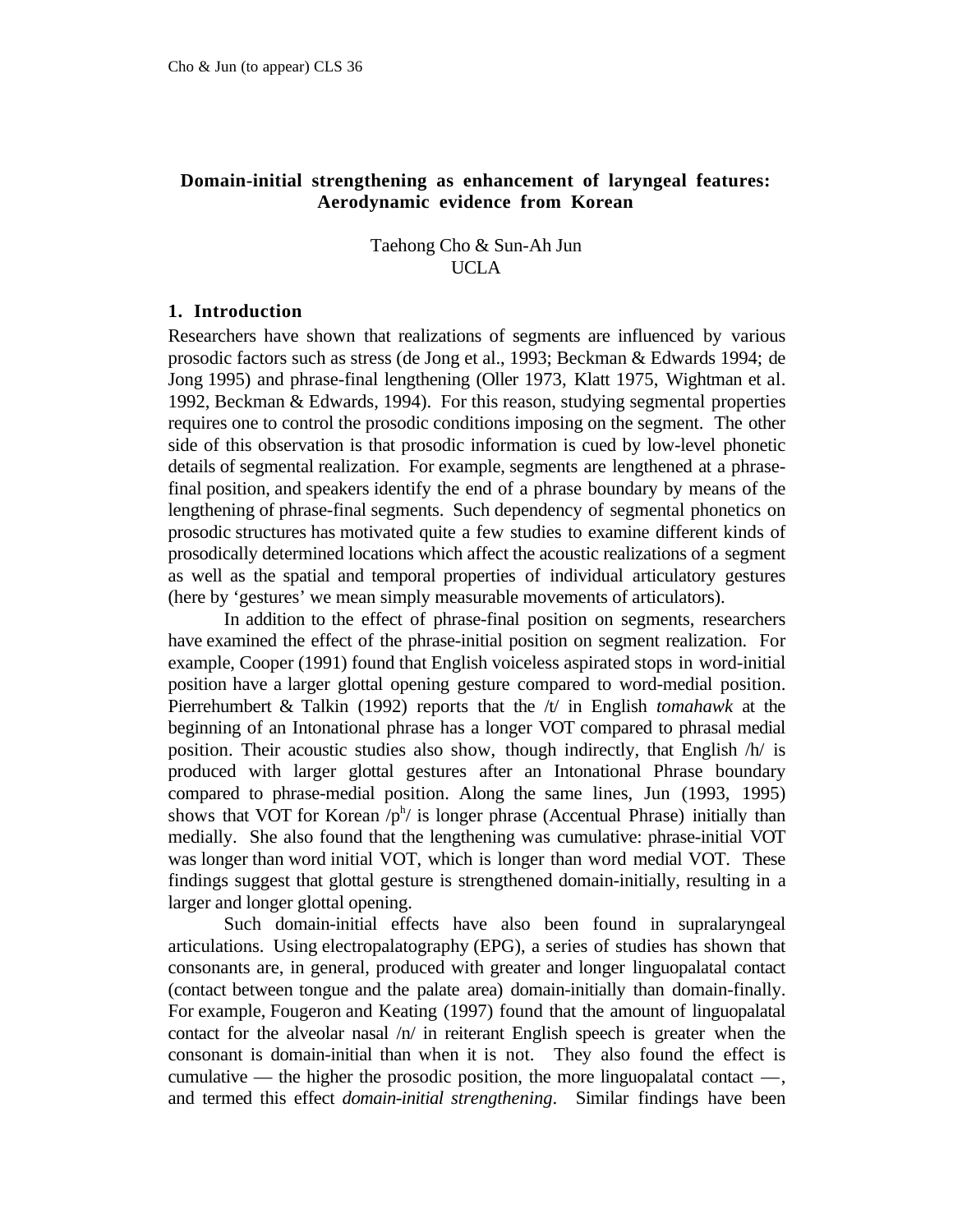found in several other languages, including French (Fourgeron & Keating, 1996, Fougeron 1999), Taiwanese (Hsu & Jun, 1998; Hayashi, Hsu & Keating, 1999), Estonian (Gordon, 1996), and Korean (Cho, 1998; Cho & Keating 1999). (See also Keating, Cho, Fougeron & Hsu (1999) for a cross-linguistic study.)

However, it has not been clear exactly what is strengthened domaininitially. Among many possible explanations, the most commonly agreed-upon characteristic of the domain-initial effect is to enhance the contrast between the initial segment and its neighbors, i.e., *syntagmatic contrast enhancement*. Specifically, the domain-initial strengthening is viewed to be syntagmatically motivated, resulting in enhancement of CV (or VC) contrast. Existing data (e.g., Pierrehumbert & Talkin, 1992; Farnetani & Vayra, 1996; Fougeron & Keating, 1996, 1997; Hsu & Jun, 1998) seem to suggest that what is strengthened domaininitially is 'consonantality' of the segment, thus enhancing the syntagmatic contrast with the following vowel. For example, articulatorily, consonants become more consonant-like domain-initially by way of more extreme oral constriction. Acoustically, voiceless consonants become more consonantal by way of longer closure duration and longer VOT (Pierrehumbert & Talkin, 1992; Jun, 1993, 1995) which enhances voicelessness, thus being more contrastive with the following vowel. Fougeron (1998, 1999) found that nasal airflow of /n/ was smaller phraseinitially than phrase-medially. That is, by way of weaker nasal airflow, nasals become less sonorant, and thus more consonantal in domain-initial positions. Finally, Jun (1995) and Hsu & Jun (1996) found that the closure duration of a phrase-initial consonant is longer than a phrase-medial one, while the duration of the vowel following the phrase-initial consonant is shorter than that of phrasemedial vowel. This suggests that the scope of domain-initial lengthening is smaller than that of domain-final lengthening. The former appears to be limited to the initial segment of a phrase, while the latter is limited to the phrase-final syllable, sometimes extending even to the left of the final syllable (e.g., Hofhuis et al., 1995; Kohler, 1983). This also suggests that the domain-initial strengthening may be primarily motivated to emphasize the phrase-initial CV contrast.

On the other hand, there is another type of enhancement that consonants may undergo domain-initially. That is, domain-intial consonants can be strengthened by being more distinct from other types of consonants, i.e., *paradigmatic contrast enhancement*, a maximization of phonemic distinction of contrastive sounds. One such study that examines domain-initial strengthening systematically in terms of paradigmatic contrast enhancement is Hsu & Jun (1998). They examined variation of VOTs in Taiwanese for aspirated  $/k<sup>h</sup>$ , unaspirated  $/t$ , and voiced /b/, across different prosodic positions. As shown in Figure 1, they found that domain-initial  $/k^h$  and  $/b$  have more positive and more negative VOTs, respectively, whereas the VOT for unaspirated  $/t$  does not change at all across prosodic positions. Based on these results, they suggested that some of features associated with domain-initial segments are enhanced in order to enhance paradigmatic contrast among segments (e.g., the aspiration for  $/k<sup>h</sup>/$  and the voicing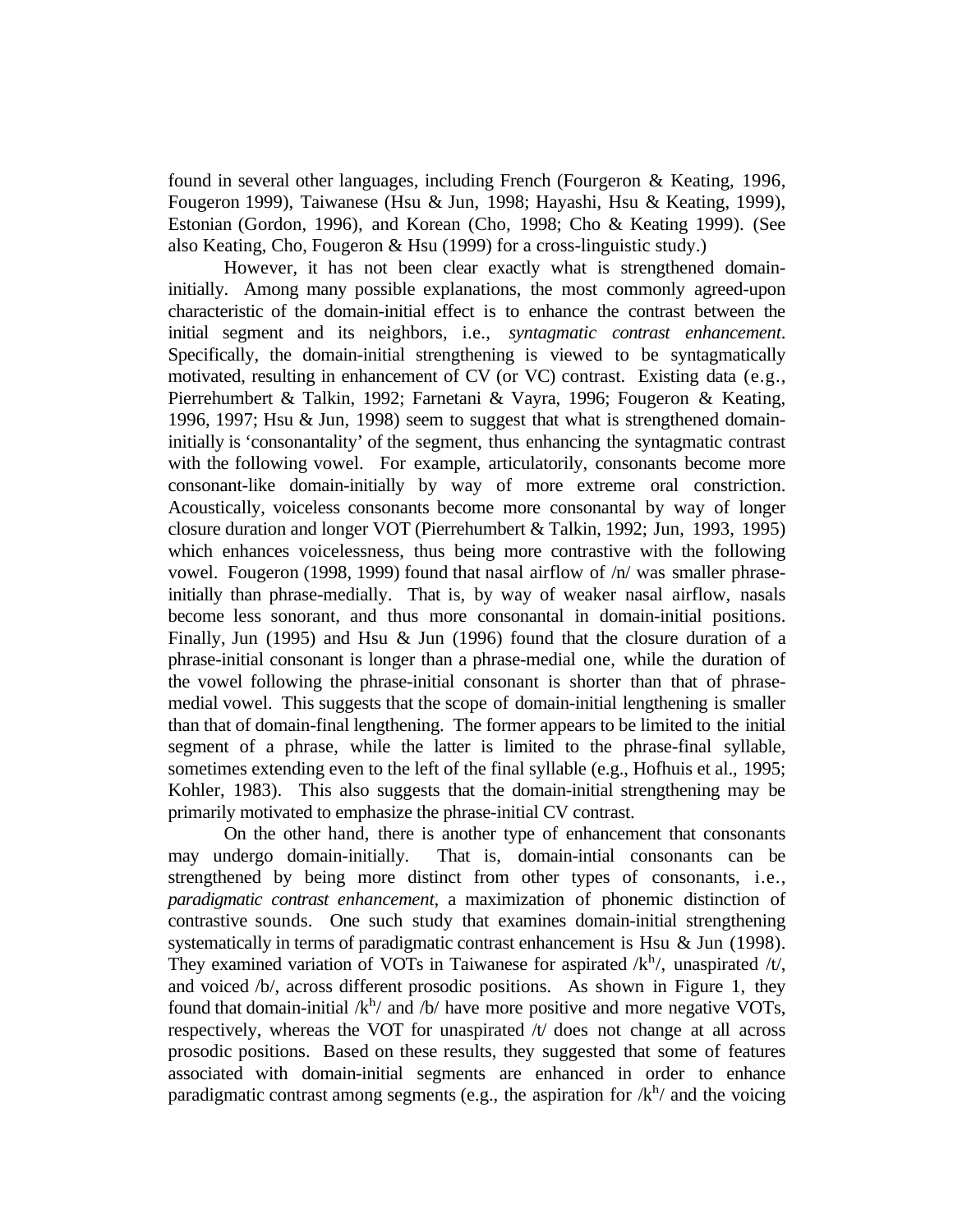for /b/), and that VOT for the unaspirated stop was not enhanced in any direction, because otherwise it would act negatively in the paradigmatic or phonemic voicing contrast among stops. They concluded that some features are enhanced paradigmatically, and some are syntagmatically, depending on the sound system of the language and the type of contrasts the language may choose to enhance.



Figure 1. VOT duration (msec) for three stop categories at three prosodic positions. (From Hsu  $&$  Jun, 1998, p.82)

The current study further explores the nature of domain-initial strengthening, based on aerodynamic data of voiceless stop triplets in Korean, and examines what type of enhancements (syntagmatic or paradigmatic or both) occurs domain-initially among these stops, especially in laryngeal articulation in comparison with oral articulation. In what follows, we will first provide a brief review of Korean stops necessary for further discussion in this paper, and report results of an aerodynamic study which investigates how the glottal gesture is strengthening domain-initially by examining the degree to which amount of oral airflow varies depending on prosodic positions and consonant types. Finally we will discuss domain-initial strengthening in terms of contrast maximization strategies.

## **1.1 Review of Korean stops**

Korean has well-known three-way contrastive stops: strongly aspirated stop (ex.  $/t<sup>h</sup>/$ , moderately aspirated lenis stop (ex. /t/) and fortis stop (ex. /t<sup>\*</sup>/). One of the most important cues that differentiate these stops from one another is VOT (e.g., Lisker & Abramson 1964; Han & Weitzman, 1970; Silva 1992; M-R Kim 1994, Han 1996; Cho, 1996). In general, VOT is shortest for the fortis stop, intermediate for the lenis stop, and longest for the aspirated stop. It has been also reported that the glottal opening patterns similarly with VOT, being smallest for the fortis stop,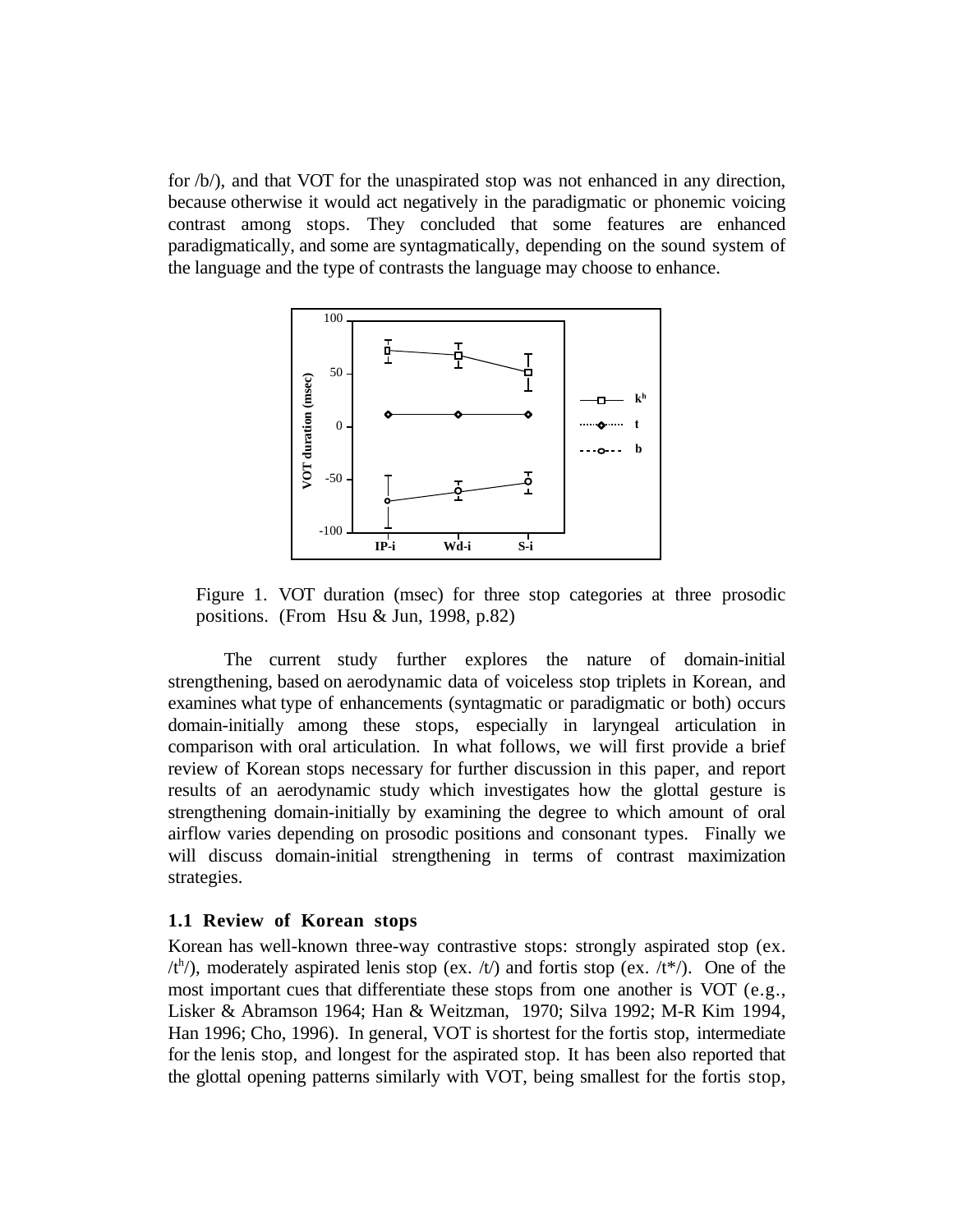intermediate for the lenis stop, and largest for the aspirated stop (e.g., Kagaya, 1974; Jun, Beckman & Lee, 1998).

As we briefly introduced earlier, VOT varies as a function of prosodic position (e.g., Jun, 1993, 1995; Cho & Keating, 1999). Figure 2 shows variation in VOT for the aspirated stop  $/p^h$  across three prosodic positions based on Jun (1993): VOT is longer phrase-initially, shorter word-initially, and even shorter word-medially. The longer VOT for the phrase-initial aspirated stop can be interpreted as being due to a greater glottal opening domain-initially. Jun, Beckman & Lee (1998) observed variations in the glottal opening area using a fiberscopic technique, and confirmed that for the voiceless aspirated stop, the glottal area is longer phrase-initially than phrase-medially. The larger and longer glottal opening domain-initially then can be viewed as an instance of syntagmatic CV enhancement in that the resulting greater aspiration enhances voicelessness of the stop, being further contrastive with the following vowel which is voiced.



Figure 2. VOT of Korean  $/p^h$  as a function of prosodic position. (Based on Jun 1993, p.235).

Now, moving on to the supralaryngeal level, evidence of domain-initial strengthening in oral articulation of three-way contrastive stops is found in Cho (1998) and Cho & Keating (1999). They examined linguopalatal contact for all three stops  $(t, t<sup>h</sup>, t<sup>*</sup>)$  and nasal  $/n/$ , and found that each consonant has larger and longer linguopalatal contact domain-initially than domain-medially, as is evident in Figure 3. (Note that the Utterance-initial (Ui) is not different from the Intonational Phrase-initial (IPi) in terms of intonational patterns. Ui and IPi differ in that Ui is sentence-initial, preceded by a substantial pause (marked by '.' in orthography), while IPi is sentential-medial, preceded by a medium length pause and a boundary tone (marked by ',' in orthography.)

Note that linguopalatal contact (or oral constriction) is greater domaininitially than domain-medially in a cumulative fashion, regardless of consonant type. Such greater linguopalatal contact in domain-initial positions can be considered as syntagmatic enhancement of CV contrast. Cho & Keating also found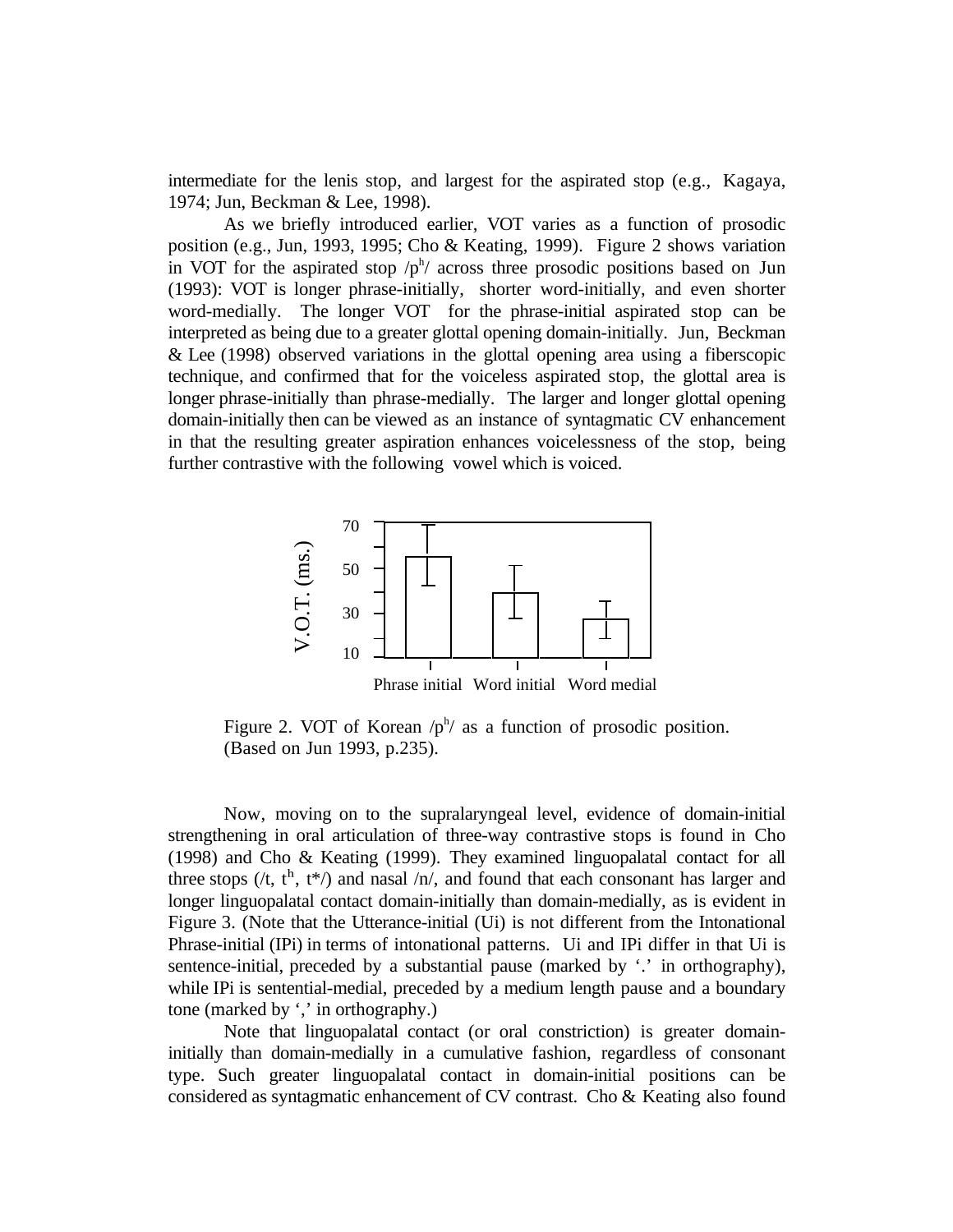that consonants can be generally differentiated by linguopalatal contact, giving a pattern of t<sup>\*</sup>>t<sup>h</sup>>t, especially in lower prosodic positions. What is interesting is that such contrast among these three stops becomes less distinctive as the prosodic position moves up in the hierarchy, and eventually becomes blurred in the Utterance-initial position, as can be seen in Figure 3. This clearly suggests that paradigmatic contrast in oral constriction among coronal consonants is not enhanced at all domain-initially, but rather it becomes fuzzy at the expense of the apparent syntagmatic CV enhancement.



Figure 3. Variation in linguopalatal contact as a function of prosodic position. Error bar refers to 97% confidence intervals. Ui=Utterance-initial, IPi=Intonational Phrase-initial, APi=Accentual Phrase-initial, Wi=Wordinitial. (Redrawn based on Figure 6 in Cho & Keating 1999.)

#### **1.2 Predictions**

If domain-initial articulation is limited to syntagmatic contrast enhancement as we have observed in VOT (for the aspirated stop only) and linguopalatal contact in the preceding section, it can be further hypothesized that glottal gesture will be strengthened domain-initially in one direction regardless of consonant types, resulting in a greater opening of the glottis for all stops, as schematized in Figure 4a. Alternatively, if domain-initial strengthening plays a primary role in enhancing paradigmatic contrast, we would expect that different stops have different patterns in glottis opening in a way that optimizes paradigmatic contrast among them, as schematized in Figure 4b.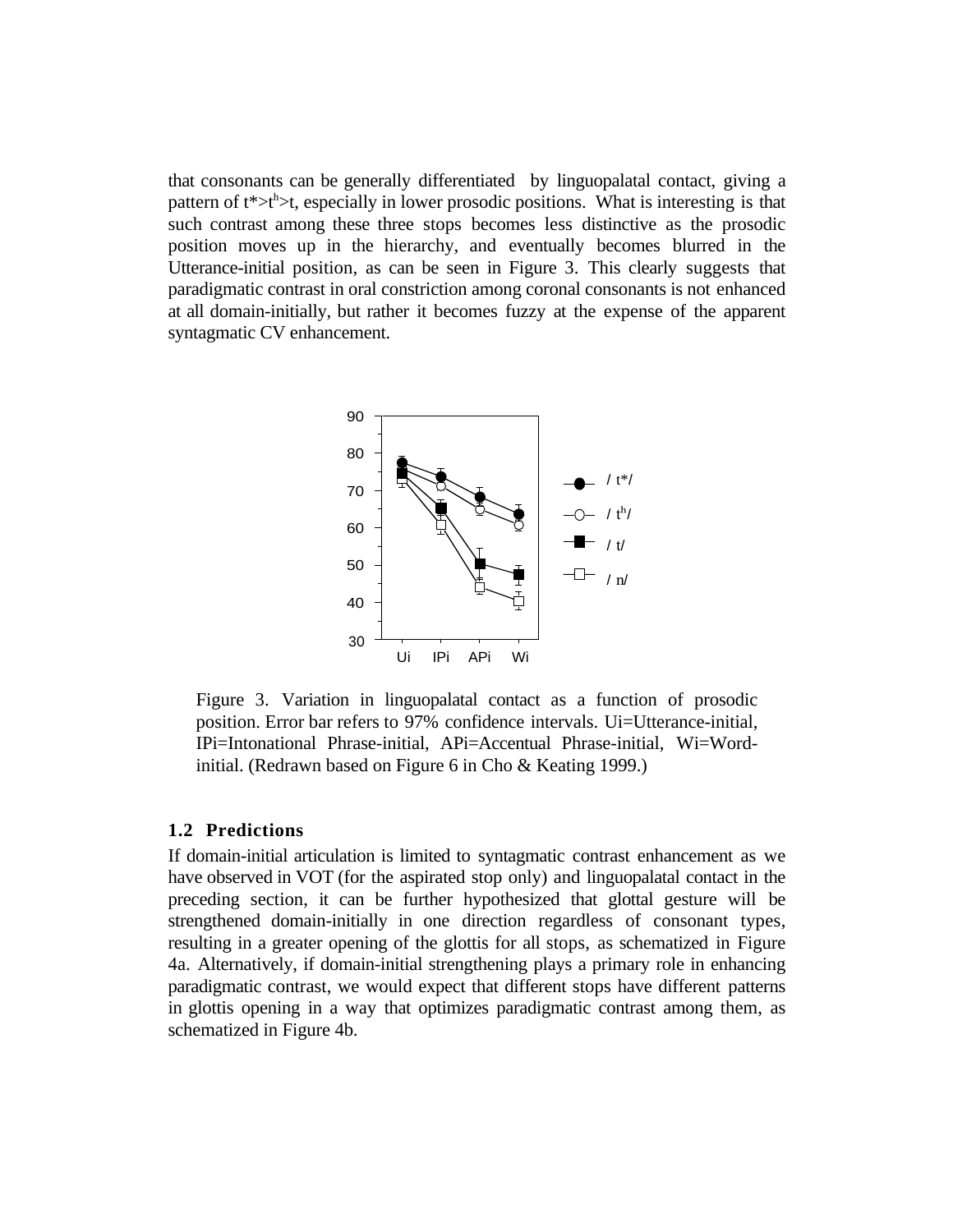

Figure 4. Two competing predictions in domain-initial strengthening in glottal articulation (a) syntagmatic enhancement and (b) paradigmatic enhancement.

## **2. Method**

In order to test the two competing hypotheses, aerodynamic data were collected from four male and one female Seoul Korean speakers as outlined below.

The test consonants are three bilabial stops  $/p$ ,  $p^h$ ,  $p^{*\prime}$  (where  $/p^{*\prime}$  represents the fortis, or tense, stop, for which there is no official IPA transcription). Bilabials are used because oral pressure behind lips is the easiest to measure. Each test consonant was placed in a fixed segment context within a set of sentences. The corpus is given in (1):

| (1) | a. | Intonational Phrase-initial (IPi)         |                                   |
|-----|----|-------------------------------------------|-----------------------------------|
|     |    | penin ikəjo                               | The ship is this one              |
|     |    | $p^h$ enin ikajo                          | The card is this one.             |
|     |    | $p*$ enin ikajo                           | The bone is this one <sup>1</sup> |
|     |    | b. Accentual Phrase-initial (APi)         |                                   |
|     |    | ikəsin pejo                               | This is a ship                    |
|     |    | ikəsin p <sup>h</sup> ejo                 | This is a card                    |
|     |    | ikasin p*ejo                              | This is a bone                    |
|     |    | c. Word-initial (Accentual Phrase-medial) |                                   |
|     |    | ikasin nepejo                             | This is my ship                   |
|     |    | ikasin nephejo                            | This is my card                   |
|     |    | ikəsin nep*ejo                            | This is my bone                   |

The sets of sentences were constructed to vary in their likely phrasing, so that the prosodic context of the test consonants would vary. When subjects produced these sentences with the expected phrasings, then the test consonant was initial in a prosodic domain that varies from IP to W. In the present study,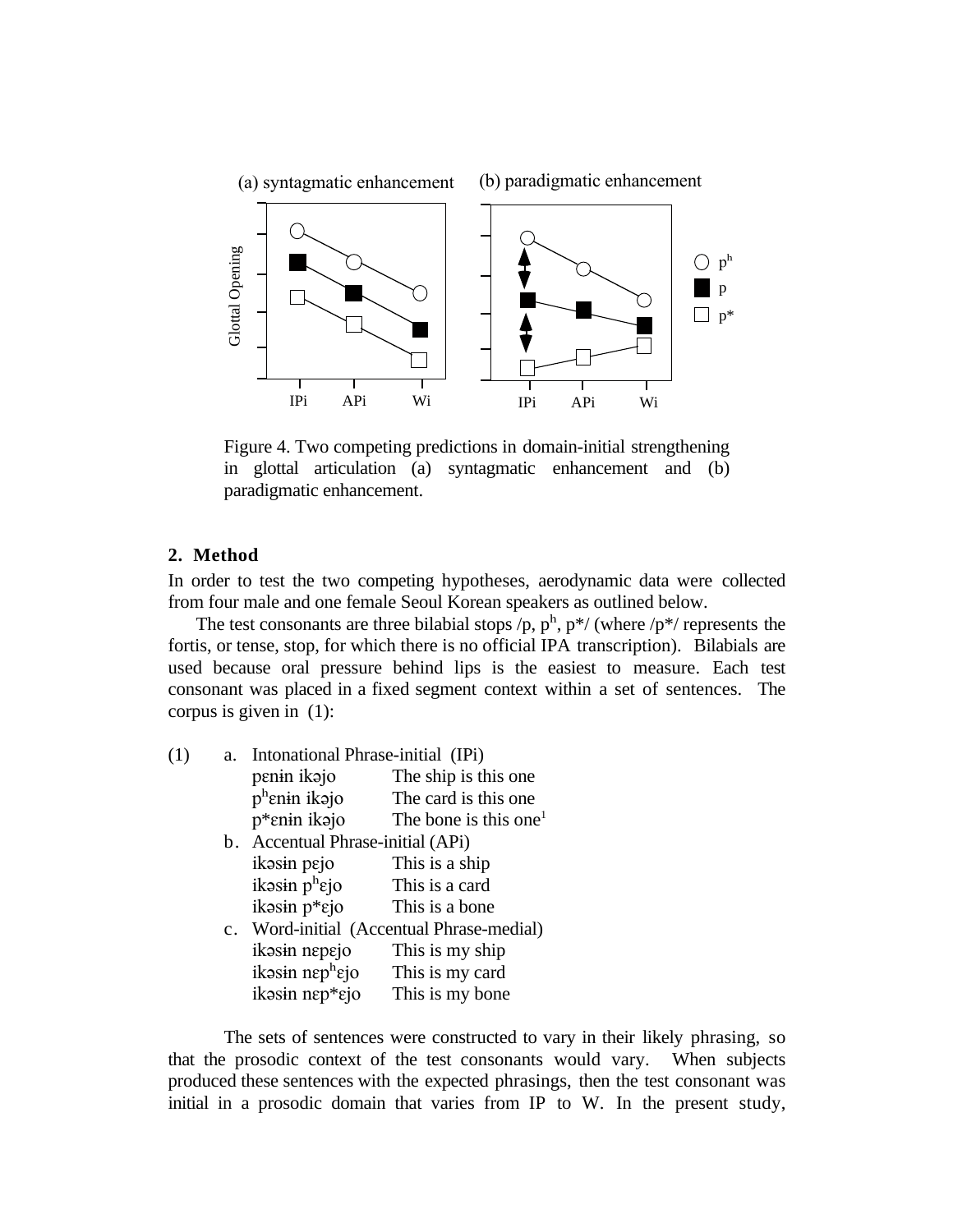following Jun (1993, 1998, 2000) and Beckman and Jun (1996) we adopt the intonationally defined prosodic hierarchy as shown in Figure 5. In this model, *Syllables* (S) are grouped into *Words* (W); Words are grouped into *Accentual Phrases* (AP); *Accentual Phrases* are grouped into *Intonational Phrases* (IP). Following the Strict Layer Hypothesis (Selkirk 1986), it is assumed that the beginning and end of each higher domain is also the beginning and end of lower domains. (Note that in our study the IP-initial is also the initial position of the sentence, which is equivalent to the Utterance-initial in Cho & Keating (1999).)



Figure 5. Prosodic Structure of Korean (adopted from Jun 1993, 2000 and Beckman and Jun 1996).

Each sentence in (1) was repeated nine times. In order to obtain reasonably consistent prosody for each sentence type without over instruction, sentences were not randomized. Instead, for a given test consonant, a subject produced 3 or 4 repetitions of one sentence in a block. This gave a total of 405 sentences to examine (3 stops by 3 prosodic positions by 5 speakers by 9 repetitions).

Oral airflow and pressure were recorded using the Macquirer X16 system (Scicon). Speakers held a face mask against the lower part of the face, below the nose, capturing all the oral airflow. They also held a tube (internal diameter 2 mm) between their lips to record the pressure of the air in the mouth. A microphone embedded in the face mask recorded the audio signal. The flow and pressure signals were sampled at a rate of 2 kHz and the audio signal was sampled at 10 kHz.

The maximum airflow after the release of the closure and the peak oral pressure during the closure were measured, as indicated by the arrows (a) and (b) in Figure 6, respectively. In addition, integrated airflow (i.e., the area below airflow contour) was calculated over the period of time from the release of the closure to the onset of the vowel. Finally, VOT was measured from the release of the closure to the onset of the vowel, the same period of time used to calculate the integrated airflow. These measurements were used as indicative of how large and long the glottal opening would be.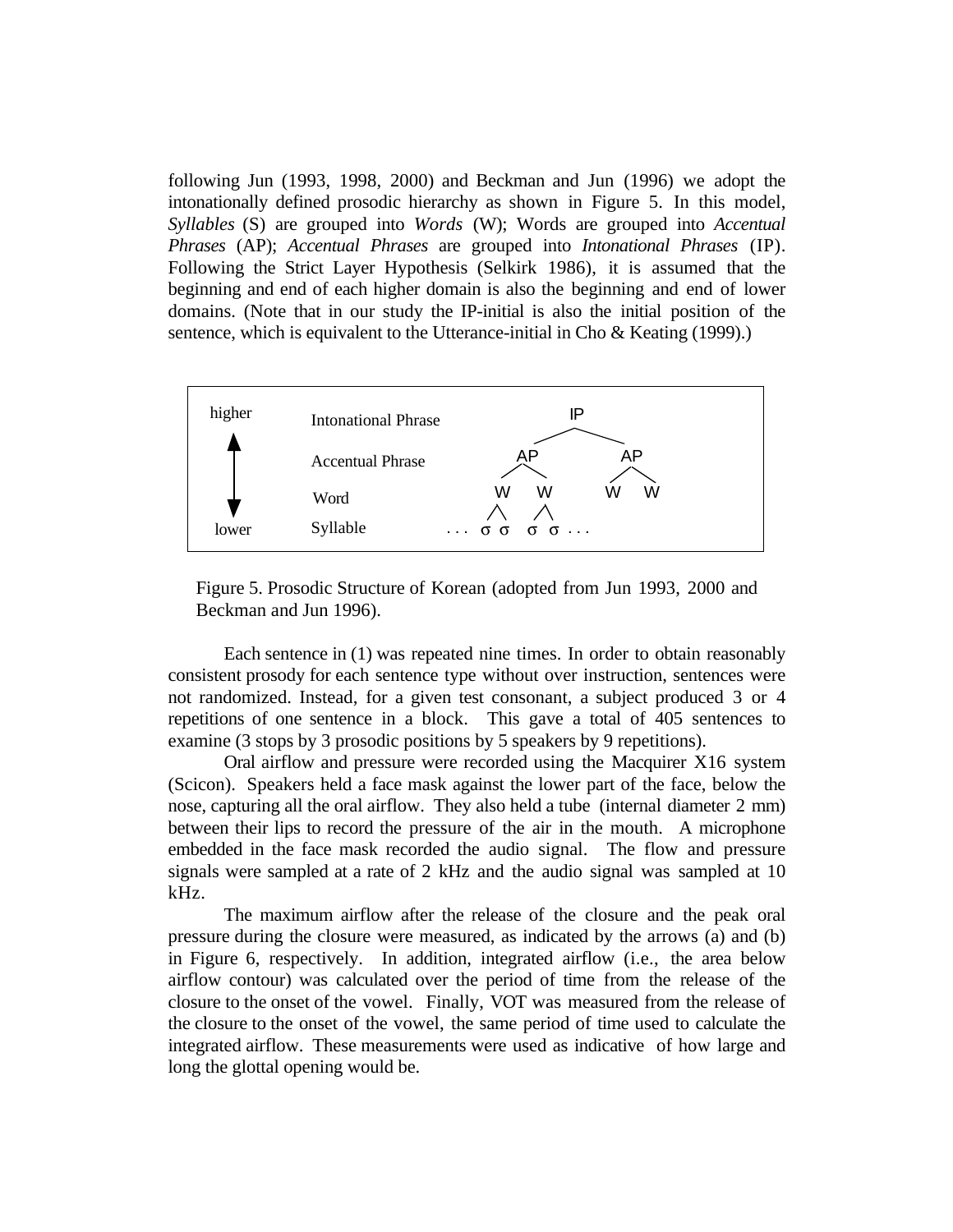

Figure 6. Example waveforms of audio, oral airflow and oral pressure. The points marked by arrows indicate peak oral flow (a) and oral pressure (b).

### **3. Results**

### **3.1 VOT**

Results of a repeated measures ANOVA ([prosodic position] by [consonant type]) showed that there are main effects of [prosodic position] ( $F(2,8) = 150.974$ , p < .0001) and [consonant type]  $(F(2, 8) = 1306.453, p < .0001)$ . Fisher's PLSD posthoc pairwise comparison confirmed that all domains are differentiated from one another by VOT (at a significance level of .05) in increasing order of Wi, APi, and IPi. In addition, VOT varies in increasing order of  $p^* < p < p^h$  at a significance level of  $p < .0001$ . However, there is a significant [prosodic position by consonant type] interaction  $(F(4, 16) = 51.778, p < .0001)$ . As is evident in Figure 7, the interaction is mainly due to the fact that VOTs for the fortis stop  $(p^*/)$  do not vary substantially across prosodic positions, while VOTs for both aspirated and lenis stops ( $/p<sup>h</sup>$ ,  $p$ ) increase to a great degree as a position moves up in the prosodic hiearchy. In fact, mean VOT for  $/p^*$  is slightly shorter in a higher position than in a lower position.

![](_page_7_Figure_5.jpeg)

Figure 7. Variation in VOT as a function of prosodic positions.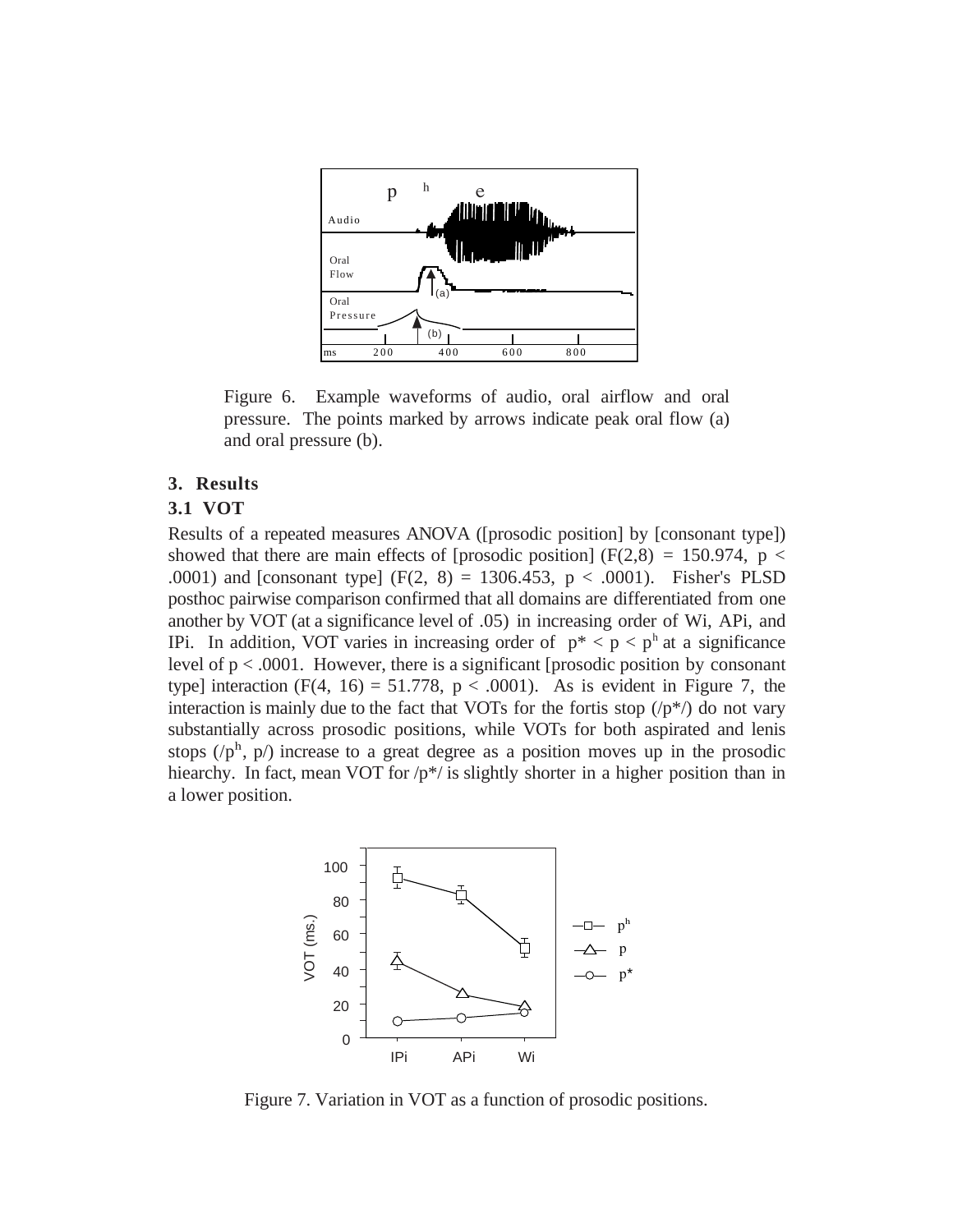#### **3.2. Airflow**

There is a main effect of [prosodic position] in both peak airflow and integrated airflow (for peak airflow F(2, 8) = 49.767,  $p < .0001$ ; for integrated airflow F(2,  $8$ ) = 56.199, p < .0001). There is also a main effect of [consonant type] in both parameters (for peak airflow  $F(2, 8) = 591.365$ ,  $p < .0001$ ; for integrated airflow  $F(2, 8) = 467.284$ ,  $p < .0001$ ). However, significant interactions were found between [prosodic position] and [consonant type] (for peak airflow,  $F(4, 16) =$ 24.926,  $p < .0001$ ; for integrated airflow,  $F(4, 16) = 18.009$ ,  $p < .0001$ ).

Figure 8 shows variations as a function of prosodic positions in (a) peak airflow and (b) integrated airflow. As was the case with VOT, the interactions are mainly because both the peak airflow and integrated airflow for the fortis stop are nearly invariable, whereas those for the other two types of stops vary with prosodic positions. Posthoc comparisons made separately for each stop showed a pattern of IPi > APi > Wi at a significance level of  $p < .0001$  in the intergrated airflow; but in the peak airflow, such a three-way distinction was made only for the lenis /p/. For the aspirated  $/p^h$ , significant difference was found only between IPi and Wi.

![](_page_8_Figure_3.jpeg)

Figure 8. Variation in (a) peak airflow and (b) integrated airflow as a function of prosodic positions.

While all speakers showed a similar pattern of variations as a function of prosodic positions for  $/p^h$  and  $/p'$ , a somewhat inconsistent pattern was found for  $/p^*$  across speakers. However, the range of variation in integrated airflow for the fortis stop (about 6 liter/sec averaged across speakers) seems too small to indicate any systematic direction, as compared with those for the lenis and aspirated stops (about 167 and 431 liter/sec, respectively). Nonetheless, the mean peak airflow and integrated airflow are slightly smaller IP-initially than Wi, which at least guarantees that glottal opening is not larger domain-initially than domain-medially. (In fact, three out of five speakers showed consistently lower integrated airflow IPinitially than Word-initially, though statistically not significant.)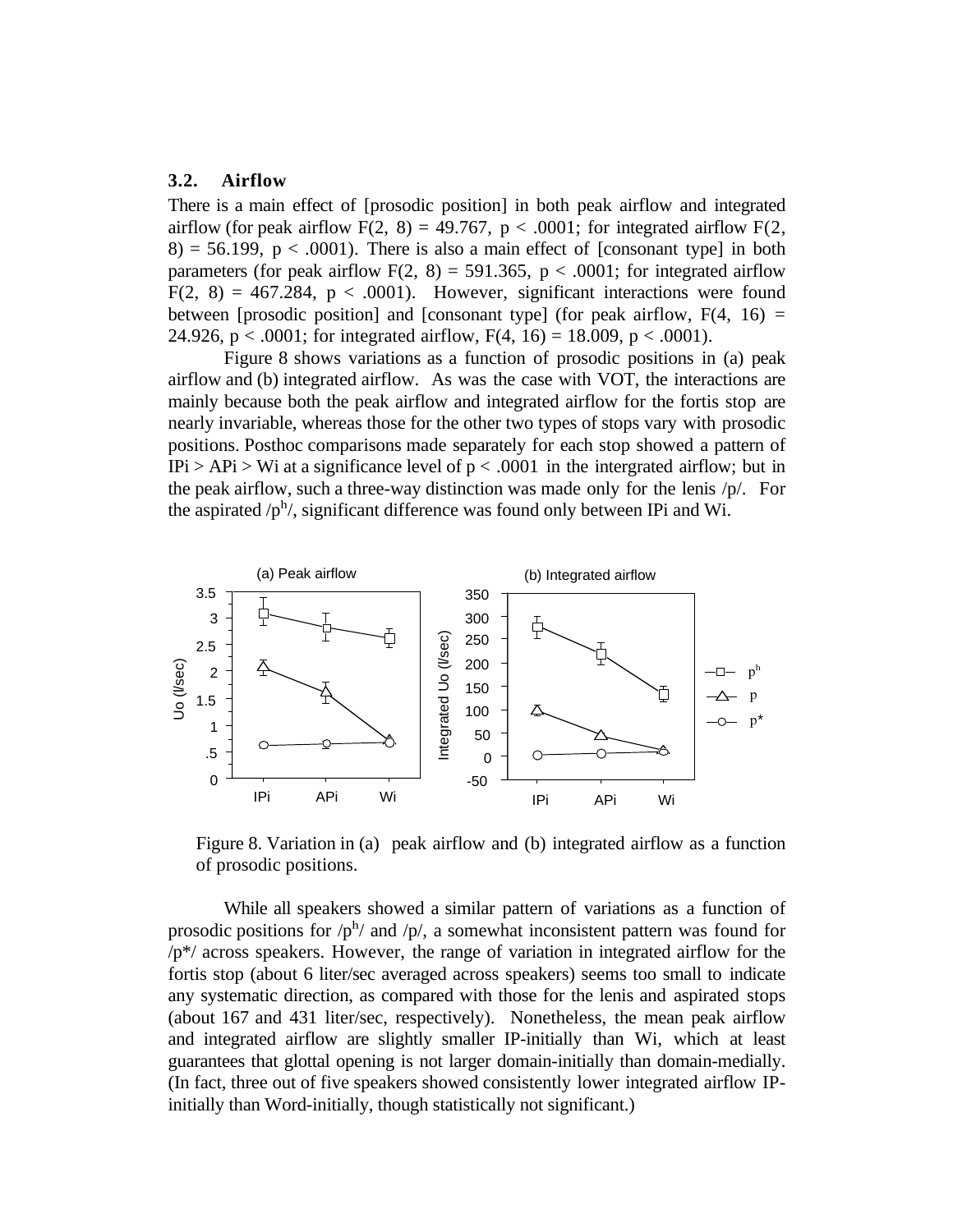## **4. Discussion**

Thus far we have examined variations in VOT and airflow as a function of prosodic positions. Overall, results reveal a similar pattern for VOT and airflow, showing that values in both parameters are higher in a higher prosodic position (IPi) for the lenis and aspirated stops, while there is a tendency towards lowered VOT and airflow for the fortis stop in a higher prosodic position.

One of the key questions raised in this study was whether laryngeal articulation is strengthened syntagmatically or paradigmatically among three-way contrastive stops. Overall, results indicate that laryngeal articulation is strengthened, but not in a uniform way to enhance only syntagmatic contrast among neighboring segments. While the greater VOT and airflow in a higher prosodic position suggest that the glottis is larger domain-initially than domain-medially, the inverse tendency for the fortis stop suggests that the glottis is smaller, being more constricted in a higher prosodic position. (Given that there is some inconsistency across speakers, we still can assure at least no larger glottal opening for the fortis stop domaininitially.) In fact, the observed inverse tendency in aerodynamic data can be further supported by evidence in Jun, Beckman & Lee (1998) who made direct observations of the change in the glottal area across prosodic positions, using a fiberscopic technique. Our closer examination of their data reveals that the overall peak glottis area during the closure and the glottis opening at the time of the release tend to be smaller AP-initially than AP-medially. Figure 9 shows an example pair in which the word  $\mathbb{A}^*$ it $\int^h$ i/ ('the end-nominative') occurs AP-initially and APmedially.

![](_page_9_Figure_3.jpeg)

Figure 9. Areas of glottal opening for the fortis stop  $\frac{1}{k^*i}$  in  $\frac{1}{k^*i}$  if  $\frac{1}{k^*i}$ . The horizontal axes are time units (each tick equals 16.6ms) and the veritical axes are the glottal opening area on an arbitrary scale. 'R' refers to the release of closure, and 'V,' to the voicing onset of the following vowel. Excerpted from Figure 10, p. 63 in Jun et al. (1998).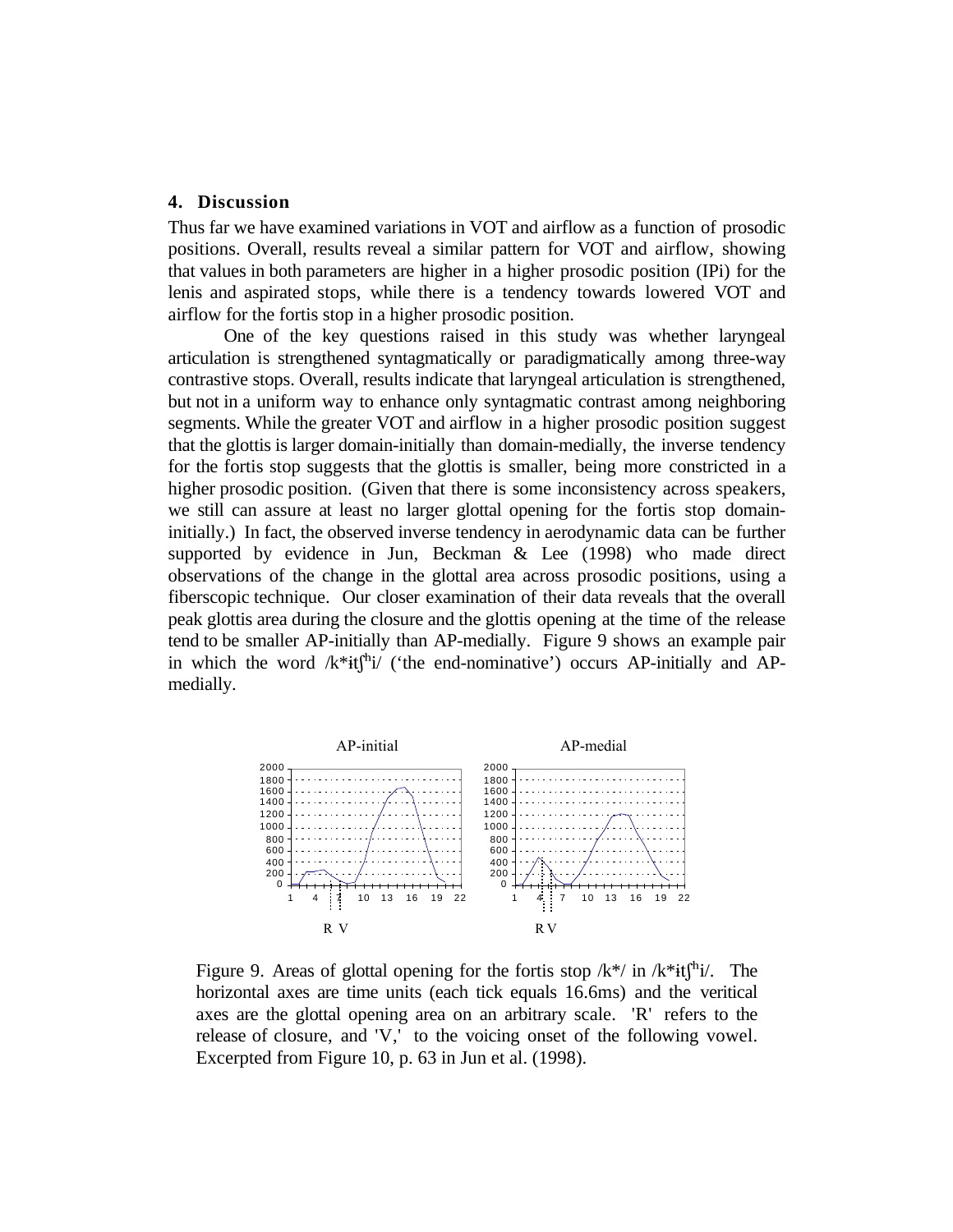The asymmetric domain-initial effects on larygeal articulation among different stops can be accounted for by viewing the domain-initial strengthening as enhancement of laryngeal features. The three-way contrastive stops (lenis /p/, fortis  $/p^*/$ , aspirated  $/p^h$ ) in Korean can be phonologically differentiated by two privative laryngeal features ([spread glottis] and [constricted glottis]) as shown in  $(2)$ :<sup>2</sup>

(2) (following Lombardi, 1991a, b) aspirated [spread glottis] fortis [constricted glottis] lenis unspecified

On the one hand, the increased VOT and airflow for the domain-initial aspirated stop can be interpreted as enhancement of the feature [spread glottis]. On the other hand, the reversed tendency for the domain-initial fortis stop may be seen as enhancement of the feature [constricted glottis]. Such enhancement of laryngeal features in a domain-initial position appear to maximize paradigmatic contrast among stops. As can be seen in Figures 7 and 8, it is the highest domain-initial position (IPi) where stops are maximally dispersed along the VOT and integrated airflow. These patterns are consistent with the prediction schematized in Figure 4b.

Finally, the lenis stop, being unspecified for both features still shows an increased VOT and airflow domain-initially. This indicates that, when a stop has no specification for a distinctive feature, the stop is nonetheless strengthened, but this time presumably to enhance the consonantality that results in a greater syntagmatic CV contrast. Interestingly, the range of variation for the lenis stop rarely overlapped with that of the aspirated stop, implying that such syntagmatic enhancement may be limited to an extent which does not blur the paradigmatic contrast—e.g., between the aspirated and lenis stops.

# **5. Closing remarks**

Findings in the present study together with existing data appear to suggest that domain-initial strengthening can be viewed as a complex linguistic phenomenon. It engenders not only syntagmatic contrast enhancement between neighboring segments (e.g., CV contrast enhancement), but also paradigmatic contrast maximization among phonemically contrastive sounds (e.g., fortis vs. lenis vs. aspirated stops). We believe that domain-initial strengthening provides perceptual cues for the prosodic structure and information groupings by maximizing contrast, syntagmatic or paradigmatic, of domain-initial segment in multiple acoustic and articulatory dimensions. That is, domain-initial strengthening seems to help listeners to segment the incoming flow of the speech into smaller units, and recover the meaning of the utterance and the speaker's intention. Such an enhancement strategy may also facilitate lexical access to the domain-initial lexical item which generally has less contextual or discourse information than lexical items occurring later domain-medially.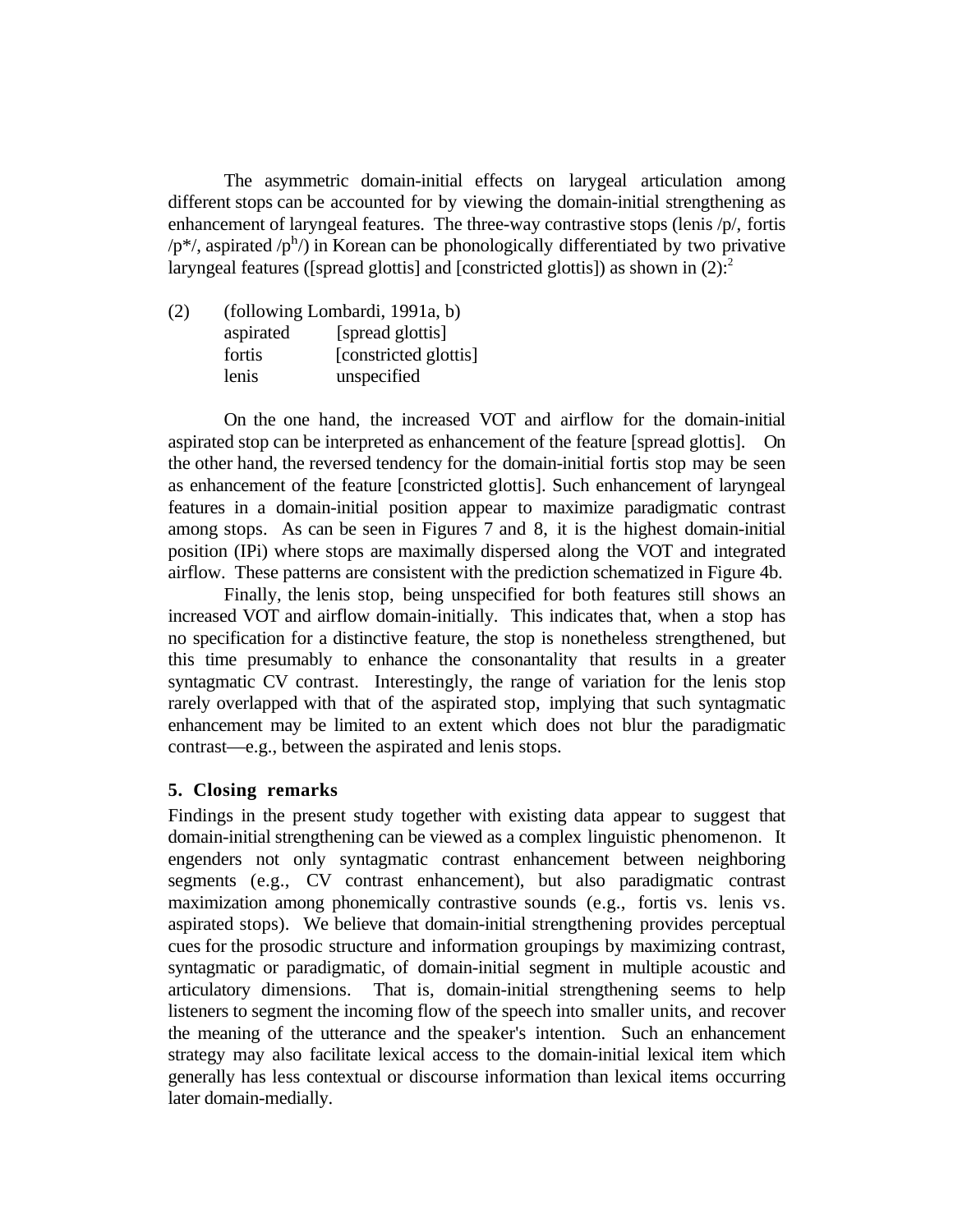However, given only a handful of data available, we cannot be assured that such effects are universally manifest across languages. As noted in Hsu & Jun (1998), it is conceivable that some features are enhanced paradigmatically and some are syntagmatically, depending on the sound system of the language and the type of contrast the language may choose to enhance. Much work remains to be done cross-linguistically before making generalizations about the linguistic role that domain-initial strengthening plays and how strengthening is realized.

#### **Acknowledgments**

We would like to thank our subjects for participating in the experiments. Special thanks go to Peter Ladefoged, who helped us with the aerodynamic equipment settings, data acquisition and data analysis; and to Henry Teheranizeh who made the measurement of the integrated airflow possible in the Mcquirer system. We also thank Leston Buell for proofreading and valuable suggestions; and the audience of the CLS 36 and other members of the UCLA Phonetics Lab for comments on earlier presentations of the work.

### **Notes**

<sup>1</sup> The word  $[p^* \varepsilon]$  is not a standard Seoul Korean word, but Korean speakers have no trouble pronouncing it when written in Hangul orthography)

<sup>2</sup> There are several alternative accounts. For example, C. Kim (1965) and Kim-Renaud (1974) proposed two features  $[+/$ - tensity] and  $[+/$ - aspiration]; Halle & Stevens (1971) use four features, [+/- spread glottis], [+/- constricted glottis], [stiff vocal folds] and [slack vocal folds]; K-H. Kim (1987) uses [+/- spread glottis] and [+/- constricted glottis] in the framework of underspecification theory. See also Silva (1992) for a different approach using Steriade's (1993) Aperture Theory.

#### **References**

- Beckman, Mary and Edwards, Jan. 1994. Articulatory evidence for differentiating stress categories. *Papers in Laboratory Phonology III: Phonological Structure and Phonetic Form*, ed. by P. Keating, 7-33. Cambridge: Cambridge University Press.
- Beckman, Mary and Jun, Sun-Ah. 1996 K-ToBI (Korean ToBI) Labeling Conventions. Unpublished manuscript. Ohio State University & UCLA.
- Cho, Taehong. 1996. *Vowel Correlates to Consonant phonation: An Acoustic-perceptual study of Korean Obstruents.* The University of Texas at Arlington M.A. thesis.
- Cho, Taehong. 1998. Domain-initial articulatory strengthening in the prosodic hierarchy in Korean: an EPG study. *Proceedings of the 11th International Conference on Korean Linguistics (ICKL)*: 363-372.
- Cho, Taehong and Keating, Patricia. 1999. Articulatory and acoustic studies of domain-initial strengthening in Korean. *UCLA Working Papers in Phonetics* 97:100-138.
- Cooper, Andre Maurice. 1991. *An Articulatory Account of Aspiration in English.* PhD dissertation. Yale University.
- de Jong, Ken. 1995. The supraglottal articulation of prominence in English: linguistic stress as localized hyperarticulation. *Journal of the Acoustical Society of America* 97:491-504.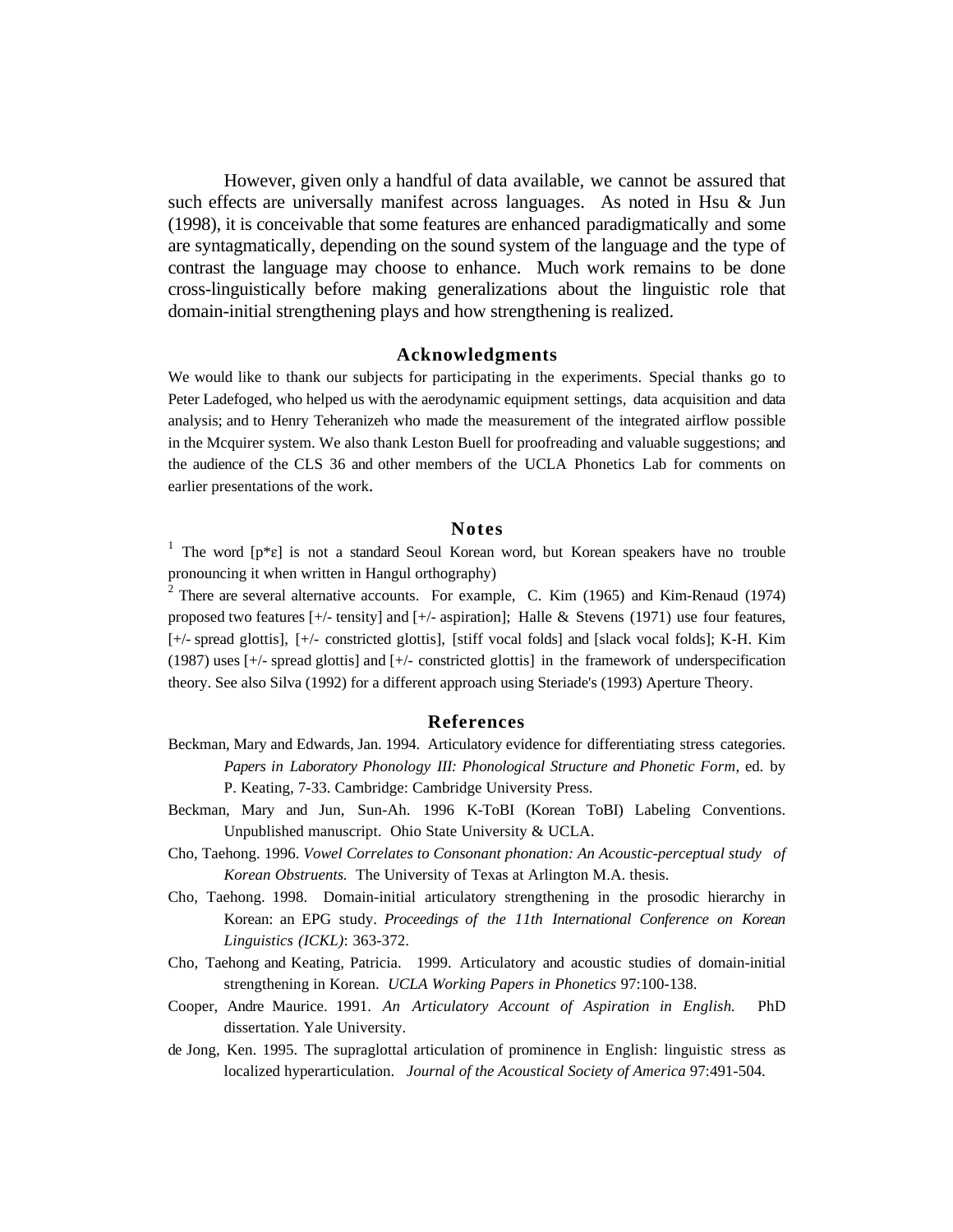- de Jong, Ken, Beckman, Mary, and Edwards, Jan. 1993. The interplay between prosodic structure and coarticulation. *Language and Speech* 36/2,3:197-212.
- Farnetani, Edda andVayra, Mario. 1996. The role of prosody in the shaping of articulation in Italian CV syllables. *1st ESCA Tutorial and Research Workshop on Speech Production Modeling—4th Speech Production Seminar*, 9-12.
- Fougeron, Cécile 1998. *Variations articulatoires en début de constituants prosodiques de différents niveaux en français.* Ph.D. dissertation, Université Paris III - Sorbonne Nouvelle
- Fougeron, Cécile. 1999. Articulatory properties of initial segments in several prosodic constituents in French. *UCLA Working Papers in Phonetics* 97:74-99.
- Fougeron, Cécile and Keating, Patricia. 1997. Articulatory strengthening at edges of prosodic domains. *Journal of the Acoustical Society of America* 101/6:3728-3740
- Gordon, Matthew 1996. The effect of stress and prosodic phrasing on duration, acoustic amplitude and air flow of nasals in Estonian. *UCLA Working Papers in Phonetics* 92:151-159.
- Han, Mieko S. and Weitzman, R.S. 1970. Acoustic features of Korean /P,T,K/, /p,t,k/ and /p<sup>h</sup>,t<sup>h</sup>,k<sup>h</sup>/. *Phonetica* 22: 112-28.
- Han, Jeong-Im. 1996. *The Phonetics and Phonology of Tense and Plain Consonants in Korean.* Ph.D. Dissertation, Cornell University.
- Hayashi, Wendy, Hsu, Chai-Shune and Keating, Patricia. 1999. Domain-initial strengthening: A follow-up study. *UCLA Working Papers in Phonetics 97*: 152-156.
- Hofhuis, E., C., Gussenhoven and A. Rietveld. 1995. Final lengthening at prosodic boundaries in Dutch. *Proceedings of the 13th International Congress of Phonetic Science* 1:154-157.
- Hsu, Chai-Shune and Sun-Ah Jun. 1996. Is tone sandhi domain part of the prosodic hierarchy in Taiwanese? Paper presented at the 132nd meeting of the ASA and the 3rd joint meeting of the ASA and the ASJ, Honolulu, Hawaii.
- Hsu, Chai-Shune and Jun, Sun-Ah. 1998. Prosodic strengthening in Taiwanese: Syntagmatic or paradigmatic? *UCLA Working Papers in Phonetics* 96: 69-89.
- Jun, Sun-Ah. 1993. *The phonetics and phonology of Korean prosody*. Ph.D. dissertation, Ohio State University. [Published in 1996 by Garland, New York].
- Jun, Sun-Ah. 1995. Asymmetrical prosodic effects on the laryngeal gesture in Korean. *Phonology and phonetic evidence: Papers in Laboratory Phonology* IV, ed. by B. Connell and A. Arvaniti, 235-253. Cambridge: Cambridge University Press.
- Jun, Sun-Ah, 1998 The Accentual Phrase in the Korean prosodic hierarchy. *Phonology* 15/2:189- 226.
- Jun, Sun-Ah. 2000 K-ToBI (Korean ToBI) labeling conventions, *Korean Journal of Speech Science* 7.
- Jun, S.-A., Beckman, Mary and Lee, Hyuck-Joon. 1998. Fiberscopic evidence for the influence on vowel devoicing of the glottal configurations for Korean obstruents. *UCLA Working Papers in Phonetics* 96: 43-68
- Kagaya, Ryohei. 1974. A fiberscopic and acoustic study of the Korean stops, affricates and fricatives. *Journal of Phonetics* 2:161-80.
- Keating, Patricia, Cho, Taehong, Fougeron, Cécile and Hsu, Chai-Shune. (1999) Domain-initial strengthening in four languages*. UCLA Working Papers in Phonetics 97*: 139-151. [To appear in *Laboratory Phonology 6*. Cambridge University Press.]